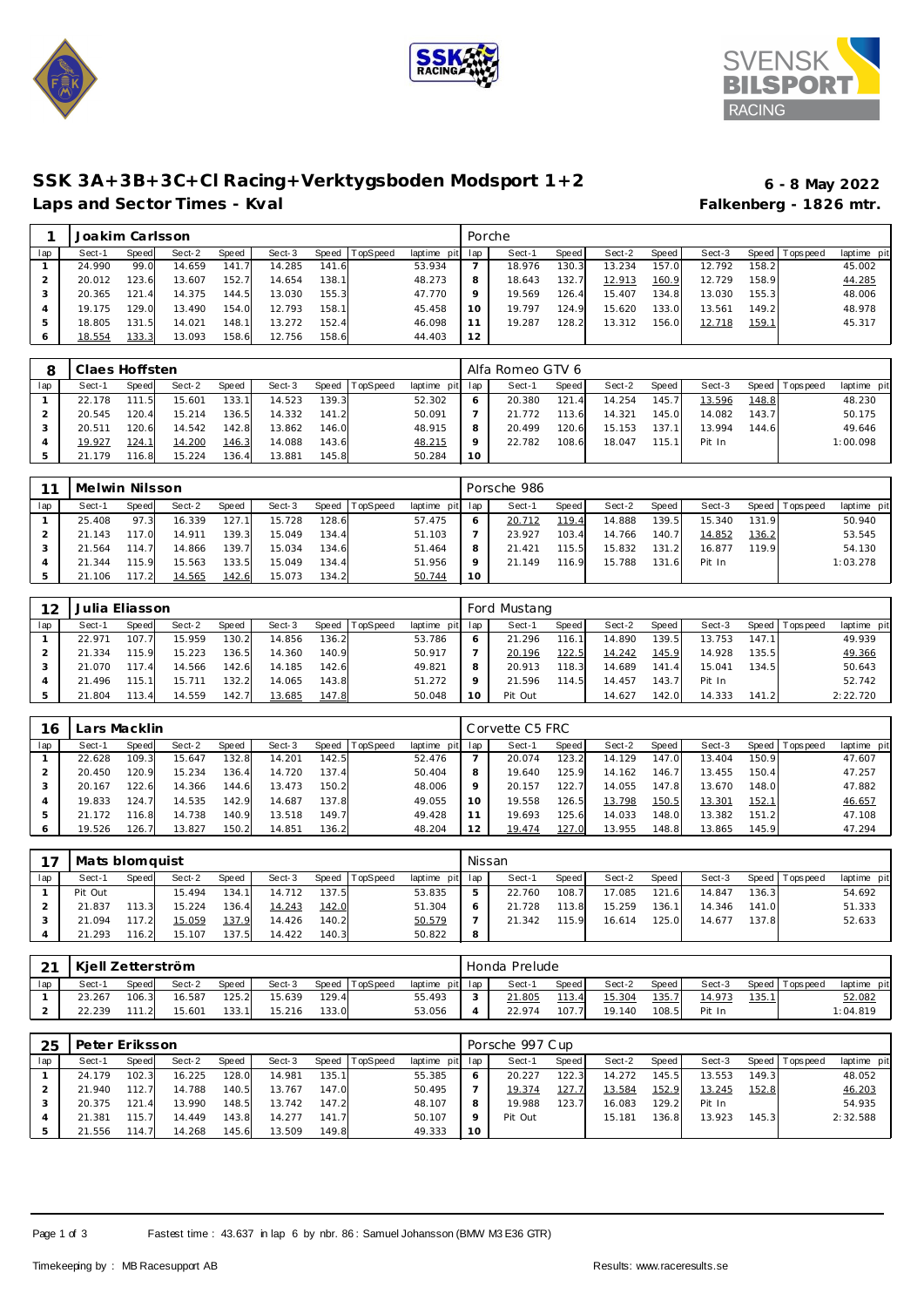





## **SSK 3A+3B+3C+Cl Racing+Verktygsboden Modsport 1+2 6 - 8 May 2022** Laps and Sector Times - Kval **Falkenberg - 1826 mtr. Falkenberg - 1826 mtr.**

| ЗC  | Biörn Axelsson |       |        |       |        |       |          |             |         | Ginetta G50 |       |        |       |        |       |            |             |
|-----|----------------|-------|--------|-------|--------|-------|----------|-------------|---------|-------------|-------|--------|-------|--------|-------|------------|-------------|
| lap | Sect-1         | Speed | Sect-2 | Speed | Sect-3 | Speed | TopSpeed | laptime pit | lap     | Sect-1      | Speed | Sect-2 | Speed | Sect-3 | Speed | Tops pee d | laptime pit |
|     | 24.867         | 99.5  | 15.995 | 129.9 | 14.731 | 137.3 |          | 55.593      |         | 19.518      | 126.  | 13.597 | 152.8 | 13.320 | 151.9 |            | 46.435      |
|     | 22.690         | 109.0 | 14.944 | 139.0 | 14.174 | 142.7 |          | 51.808      | 8       | 19.268      | 128.4 | 13.644 | 152.2 | 13.343 | 151.6 |            | 46.255      |
|     | 21.850         | 113.2 | 16.476 | 126.1 | 14.257 | 141.9 |          | 52.583      | $\circ$ | 19.229      | 128.6 | 14.382 | 144.4 | 13.635 | 148.4 |            | 47.246      |
|     | 20.334         | 121.6 | 14.079 | 147.5 | 13.685 | 147.8 |          | 48.098      | 10      | 19.615      | 126.1 | 13.654 | 152.  | 14.091 | 143.6 |            | 47.360      |
|     | 20.089         | 123.1 | 13.830 | 150.2 | 13.494 | 149.9 |          | 47.413      |         | 19.920      | 124.2 | 13.569 | 153.  | 13.554 | 149.3 |            | 47.043      |
|     | 19.265         | 128.4 | 13.768 | 150.9 | 13.504 | 149.8 |          | 46.537      | 12      | 20.721      | 119.4 | 14.352 | 144   | Pit In |       |            | 52.389      |

| 5C  | Andreas Ekvall |       |        |       |        |        |                |             |     | Ginetta G50 |       |        |       |        |         |           |             |
|-----|----------------|-------|--------|-------|--------|--------|----------------|-------------|-----|-------------|-------|--------|-------|--------|---------|-----------|-------------|
| lap | Sect-1         | Speed | Sect-2 | Speed | Sect-3 |        | Speed TopSpeed | laptime pit | lap | Sect-1      | Speed | Sect-2 | Speed | Sect-3 | Speed I | Tops peed | laptime pit |
|     | 24.492         | 101.0 | 15.653 | 132.7 | 14.849 | 136.31 |                | 54.994      |     | 20.878      | 118.5 | 14.631 | 142.0 | 14.064 | 143.9   |           | 49.573      |
|     | 20.987         | 117.8 | 14.448 | 143.8 | 13.912 | 145.4  |                | 49.347      | 8   | 22.984      | 107.6 | 19.109 | 108.7 | 16.410 | 123.3   |           | 58.503      |
|     | 20.557         | 120.3 | 16.504 | 125.9 | 15.705 | 128.81 |                | 52.766      | 9   | 21.313      | 116.0 | 14.194 | 146.3 | 13.708 | 147.6   |           | 49.215      |
|     | 20.267         | 122.0 | 13.974 | 148.6 | 13.576 | 149.0  |                | 47.817      | 10  | 19.979      | 123.8 | 14.061 | 147.7 | 13.752 | 147.11  |           | 47.792      |
| ь   | 19.642         | 125.9 | 13.929 | 149.1 | 13.661 | 148.1  |                | 47.232      | 11  | 20.216      | 122.3 | 13.650 | 152.2 | 13.700 | 147.7   |           | 47.566      |
| O   | 20,000         | 123.7 | 13.777 | 150.8 | 13.775 | 146.9  |                | 47.552      | 12  | 21.922      | 112.8 | 13.994 | 148.4 | 14.131 | 143.2   |           | 50.047      |

| 83  | Sten Jarl |       |        |       |        |         |          |                 |    | BMW M3 gtrv8 |       |        |       |        |       |           |             |
|-----|-----------|-------|--------|-------|--------|---------|----------|-----------------|----|--------------|-------|--------|-------|--------|-------|-----------|-------------|
| lap | Sect-1    | Speed | Sect-2 | Speed | Sect-3 | Speed I | TopSpeed | laptime pit lap |    | Sect-1       | Speed | Sect-2 | Speed | Sect-3 | Speed | Tops peed | laptime pit |
|     | 22.415    | 110.3 | 15.346 | 135.4 | 14.801 | 136.7   |          | 52.562          |    | 20.981       | 117.9 | 15.306 | 135.7 | 14.534 | 139.2 |           | 50.821      |
|     | 21.832    | 113.3 | 15.768 | 131.7 | 15.168 | 133.4   |          | 52.768          |    | 20.732       | 119.3 | 14.735 | 141.0 | 14.044 | 144.1 |           | 49.511      |
|     | 21.884    | 113.0 | 15.143 | 137.2 | 14.786 | 136.8   |          | 51.813          | 8  | 21.205       | 116.6 | 15.370 | 135.1 | 15.377 | 131.6 |           | 51.952      |
|     | 21.057    | 117.5 | 15.266 | 136.1 | 15.169 | 133.4   |          | 51.492          |    | 21.315       | 116.0 | 16.123 | 128.8 | Pit In |       |           | 1:02.480    |
|     | 21.231    | 116.5 | 16.013 | 129.7 | 14.988 | 135.0   |          | 52.232          | 10 |              |       |        |       |        |       |           |             |

| 86  |        |           | Samuel Johansson |       |        |       |          |                 |         | BMW M3 E36 GTR |       |        |       |        |        |                 |             |
|-----|--------|-----------|------------------|-------|--------|-------|----------|-----------------|---------|----------------|-------|--------|-------|--------|--------|-----------------|-------------|
| lap | Sect-1 | Speed     | Sect-2           | Speed | Sect-3 | Speed | TopSpeed | laptime pit lap |         | Sect-1         | Speed | Sect-2 | Speed | Sect-3 |        | Speed Tops peed | laptime pit |
|     | 24.641 | 100.4     | 15.483           | 134.2 | 13.907 | 145.5 |          | 54.031          |         | 18.880         | 131.0 | 14.745 | 140.9 | Pit In |        |                 | 50.874      |
|     | 20.311 | 121<br>-8 | 13.912           | 149.3 | 14.715 | 137.5 |          | 48.938          | 8       | Pit Out        |       | 13.903 | 149.4 | 13.219 | 153.1  |                 | 2:03.087    |
|     | 19.656 | 125.8     | 14.671           | 141.6 | 13.191 | 153.4 |          | 47.518          | $\circ$ | 18.768         | 131.8 | 13.450 | 154.4 | 12.915 | 156.71 |                 | 45.133      |
|     | 19.345 | 127.8     | 13.092           | 158.7 | 12.739 | 158.8 |          | 45.176          | 10      | 18.345         | 134.8 | 13.758 | 151.0 | 12.969 | 156.0  |                 | 45.072      |
|     | 18.389 | 134.5     | 15.073           | 137.8 | 12.939 | 156.4 |          | 46.401          |         | 18.398         | 134.4 | 12.877 | 161.3 | 12.822 | 157.8  |                 | 44.097      |
|     | 18.172 | 136.1     | 12.774           | 162.6 | 12.691 | 159.4 |          | 43.637          | 12      |                |       |        |       |        |        |                 |             |

| 98  | Jan Brunstedt |       |        |       |        |       |                  |                 |         | Audi R8 LMS Ultra |       |        |       |                |       |                 |             |  |  |  |
|-----|---------------|-------|--------|-------|--------|-------|------------------|-----------------|---------|-------------------|-------|--------|-------|----------------|-------|-----------------|-------------|--|--|--|
| lap | Sect-1        | Speed | Sect-2 | Speed | Sect-3 |       | Speed   TopSpeed | laptime pit lap |         | Sect-1            | Speed | Sect-2 | Speed | Sect-3         |       | Speed Tops peed | laptime pit |  |  |  |
|     | 24.731        | 100.0 | 15.192 | 136.7 | 13.868 | 145.9 |                  | 53.791          |         | 18.728            | 132.1 | 13.350 | 155.6 | 12.843         | 157.5 |                 | 44.921      |  |  |  |
|     | 20.390        | 121.3 | 14.286 | 145.4 | 14.682 | 137.8 |                  | 49.358          | 8       | 18.491            | 133.8 | 13.135 | 158.1 | <u> 12.585</u> | 160.8 |                 | 44.211      |  |  |  |
|     | 19.845        | 124.6 | 14.849 | 139.9 | 13.131 | 154.1 |                  | 47.825          | $\circ$ | 22.162            | 111.6 | 15.550 | 133.6 | Pit In         |       |                 | 56.021      |  |  |  |
|     | 18.992        | 130.2 | 13.262 | 156.6 | 12.730 | 158.9 |                  | 44.984          | 10      | Pit Out           |       | 17.328 | 119.9 | 13.794         | 146.7 |                 | 1:59.808    |  |  |  |
|     | 18.457        | 134.0 | 16.422 | 126.5 | 13.096 | 154.5 |                  | 47.975          |         | 18.611            | 132.9 | 13.234 | 157.0 | 12.690         | 159.4 |                 | 44.535      |  |  |  |
|     | 18.732        | 132.0 | 13.338 | 155.7 | 12.634 | 160.1 |                  | 44.704          | 12      |                   |       |        |       |                |       |                 |             |  |  |  |

| $1121$ | Stefan Axelsson |       |        |       |        |       |          |                 |         | Ford Escort |       |        |        |        |       |                 |             |  |  |
|--------|-----------------|-------|--------|-------|--------|-------|----------|-----------------|---------|-------------|-------|--------|--------|--------|-------|-----------------|-------------|--|--|
| lap    | Sect-1          | Speed | Sect-2 | Speed | Sect-3 | Speed | TopSpeed | laptime pit lap |         | Sect-1      | Speed | Sect-2 | Speed  | Sect-3 |       | Speed Tops peed | laptime pit |  |  |
|        | 26.188          | 94.4  | 18.009 | 115.3 | 16.324 | 123.9 |          | 1:00.521        |         | 21.955      | 112.6 | 15.668 | 132.61 | 15.764 | 128.3 |                 | 53.387      |  |  |
|        | 23.098          | 107.1 | 17.562 | 118.3 | 16.905 | 119.7 |          | 57.565          |         | 21.439      | 115.4 | 15.694 | 132.4  | 15.359 | 131.7 |                 | 52.492      |  |  |
|        | 22.741          | 108.8 | 15.921 | 130.5 | 15.520 | 130.4 |          | 54.182          | 8       | 22.030      | 112.3 | 16.019 | 129.7  | 16.412 | 123.3 |                 | 54.461      |  |  |
|        | 22.499          | 109.9 | 15.595 | 133.2 | 15.453 | 130.9 |          | 53.547          | $\circ$ | 21.517      | 114.9 | 15.609 | 133.1  | 15.059 | 134.4 |                 | 52.185      |  |  |
|        | 21.899          | 112.9 | 15.457 | 134.4 | 15.187 | 133.2 |          | 52.543          | 10      | 22.097      | 111.9 | 15.545 | 133.6  | 14.969 | 135.2 |                 | 52.611      |  |  |

|     | 170   Tore Buer |       | Volvo 242 R |       |        |       |                |                 |     |         |       |        |       |        |      |                 |             |
|-----|-----------------|-------|-------------|-------|--------|-------|----------------|-----------------|-----|---------|-------|--------|-------|--------|------|-----------------|-------------|
| lap | Sect-′          | Speed | Sect-2      | Speed | Sect-3 |       | Speed TopSpeed | laptime pit     | lap | Sect-1  | Speed | Sect-2 | Speed | Sect-3 |      | Speed Tops peed | laptime pit |
|     | 26.995          | 91.6  | 19.252      | 107.9 | 18.077 | 111.9 |                | 1:04.324        |     | 24.895  | 99.3  | 18.946 | 109.6 | Pit In |      |                 | 1:05.591    |
|     | 28.678          | 86.2  | 21.783      | 95.4  | 18.199 | 111.2 |                | 1:08.660        | ь   | Pit Out |       | 19.019 | 109.2 | 21.924 | 92.3 |                 | 2:05.582    |
|     | 24.835          | 99.6  | 19.098      | 108.8 | 17.575 | 115.1 |                | <u>1:01.508</u> | O   | 27.648  | 89.5  | 24.740 | 84.0  | Pit In |      |                 | 1:21.317    |

| 707 | Leif Andersson |       |        |       |        |       |                 |             |     | Sunbeam GT44 |       |        |       |        |        |                 |             |  |  |  |
|-----|----------------|-------|--------|-------|--------|-------|-----------------|-------------|-----|--------------|-------|--------|-------|--------|--------|-----------------|-------------|--|--|--|
| lap | Sect-1         | Speed | Sect-2 | Speed | Sect-3 | Speed | <b>TopSpeed</b> | laptime pit | lap | Sect-1       | Speed | Sect-2 | Speed | Sect-3 |        | Speed Tops peed | laptime pit |  |  |  |
|     | 22.724         | 108.8 | 15.538 | 133.7 | 14.531 | 139.2 |                 | 52.793      |     | 19.644       | 125.9 | 13.884 | 149.6 | 14.015 | 144.41 |                 | 47.543      |  |  |  |
|     | 20.879         | 118.5 | 14.222 | 146.1 | 14.938 | 135.4 |                 | 50.039      |     | 19.530       | 126.6 | 13.710 | 151.5 | 15.836 | 127.8  |                 | 49.076      |  |  |  |
|     | 20.694         | 119.5 | 13.900 | 149.4 | 13.796 | 146.7 |                 | 48.390      |     | 20.619       | 119.9 | 15.259 | 136.1 | 14.800 | 136.7  |                 | 50.678      |  |  |  |
|     | 20.519         | 120.5 | 15.805 | 131.4 | 14.759 | 137.1 |                 | 51.083      |     | 20.044       | 123.4 | 13.756 | 151.0 | 13.401 | 151.0  |                 | 47.201      |  |  |  |
| 5   | 19.828         | 124.7 | 13.595 | 152.8 | 13.973 | 144.8 |                 | 47.396      |     | 19.781       | 125.0 | 13.391 | 155.1 | 13.264 | 152.5  |                 | 46.436      |  |  |  |
| 6   | 20.193         | 122.5 | 13.701 | 151.6 | 13.639 | 148.3 |                 | 47.533      |     | 20.384       | 121.3 | 13.323 | 155.9 | 13.902 | 145.5  |                 | 47.609      |  |  |  |

Page 2 of 3 Fastest time : 43.637 in lap 6 by nbr. 86 : Samuel Johansson (BMW M3 E36 GTR)